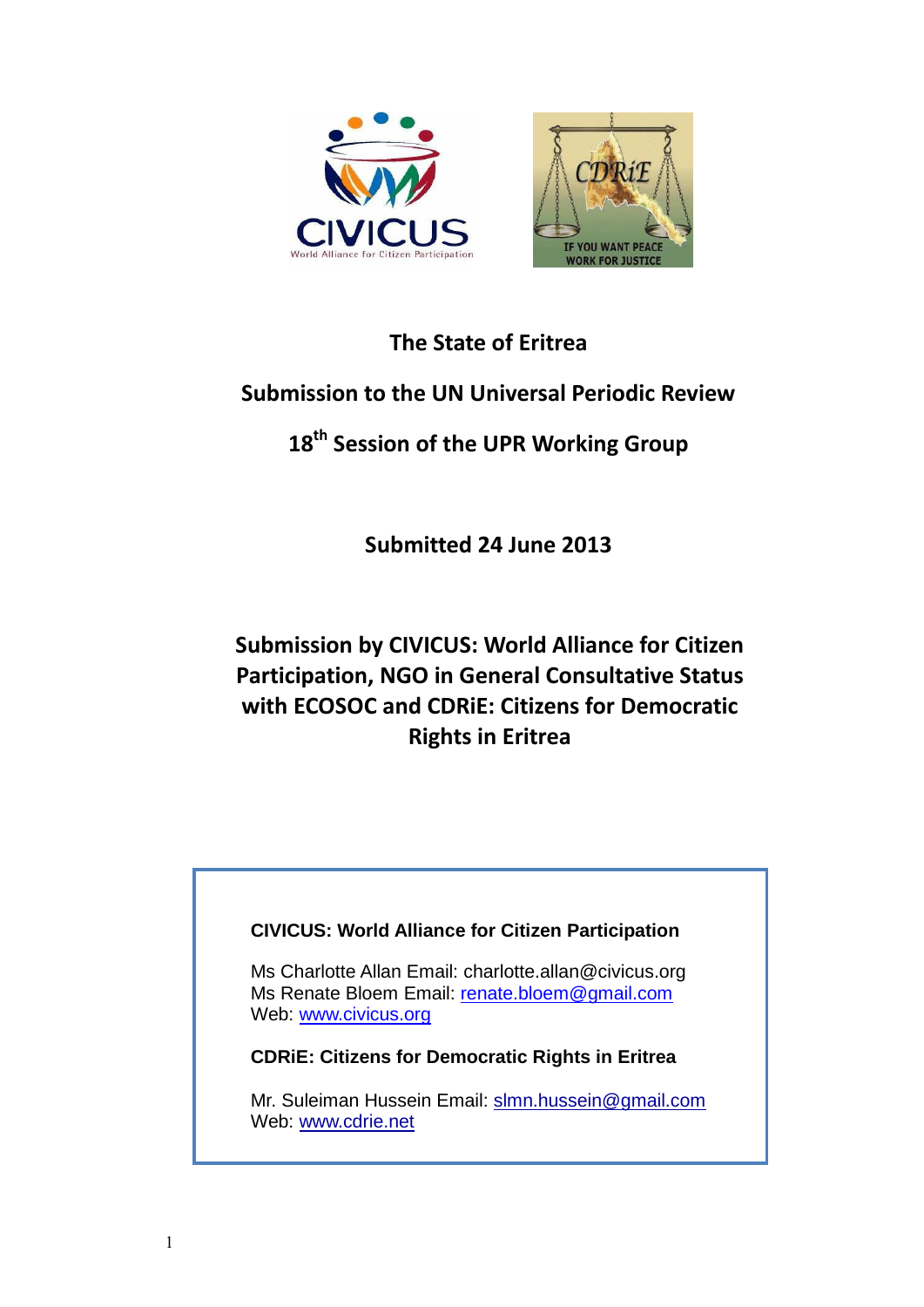#### **1. (A) Introduction**

- **1.1** CIVICUS: World Alliance for Citizen Participation is an international movement with members in more than 100 countries. Established in 1993, CIVICUS nurtures the foundation, growth and protection of citizen action worldwide, especially in areas where participatory democracy and citizens' freedom of association are threatened.
- **1.2** CDRiE: Citizens for Democratic Rights in Eritrea is a Diaspora based Eritrean civil society organisation that works for the full realization of the democratic rights of the Eritrean people; in particular, the broad advancement of the rule of law and of constitutional governance that will enable Eritreans to elect their own leaders through free and fair elections, including full restoration of freedoms of conscience, religion, information, expression and association.
- **1.3** In this document, CIVICUS and CDRiE outline concerns related to the environment in which civil society and human rights defenders operate in Eritrea, and discuss the threats they face in the exercise of the freedoms of expression, association and assembly.
- **1.4** CIVICUS and CDRiE are deeply concerned by the total repression of civil society and free speech in Eritrea. Persistent imprisonment, disappearances and attacks against human rights defenders, dissenters and independent journalists contribute to the fact that Eritreans make up one of the largest refugee populations in the world, with over 265,000 people in exile.
- **1.5** A culture of systemic human rights abuses in Eritrea continues to be sustained with state rhetoric that places national unity and the social harmony of the country above individual rights and freedoms. Impunity for security forces and the lack of any kind of dialogue between the state and the Eritrean people remain imperative issues for redress by the Government.
- **1.6** CIVICUS and CDRiE are alarmed by the failure of the Eritrean Government to protect those citizens voicing their right to freedom of expression, association and assembly. In virtually all instances, government officials and the military are directly responsible for, and complicit in, the violations.
	- In section B, CIVICUS and CDRiE highlight concerns relating to the lack of the freedom of expression, association and assembly.
	- In section C, CIVICUS and CDRiE highlight concerns over detentions, disappearances and attacks against civil society members and rights defenders.
	- In section D, CIVICUS and CDRiE highlight concerns over detentions, disappearances and attacks against journalists.
	- In section E, CIVICUS and CDRiE make recommendations in the areas of concerns listed.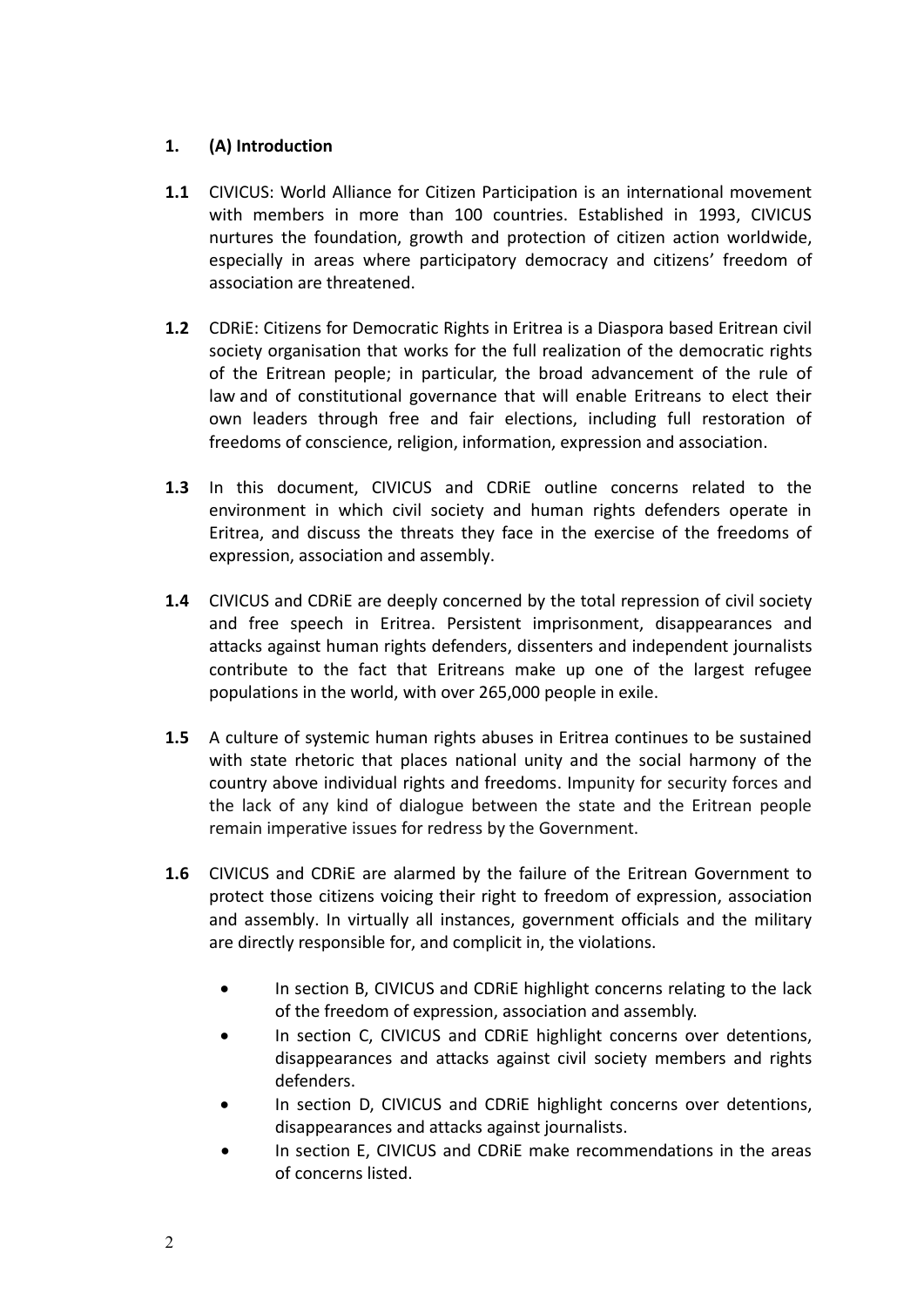#### **2. (B) Concerns regarding legal and practical restrictions on the freedoms of expression, association and assembly**

- 2.1 In 2002, Eritrea acceded to the International Covenant on Civil and Political Rights (ICCPR) which under articles 19, 21 and 22 guarantees the freedoms of expression and the right to hold opinions without interference; the right of assembly and the right of association.
- 2.2 Article 19 of the Constitution of Eritrea guarantees the freedoms of speech and expression, including freedom of the press and other media, and the right to assemble and to demonstrate peaceably with others. It also includes the right of every citizen to form organisations for political, social, economic and cultural ends.
- 2.3 Limitations on the fundamental rights and freedoms in the Constitution are set out in Article 26, which states that they may be in the interests of national security, public safety or the economic well-being of the country, health or morals, for the prevention of public disorder or crime or for the protection of the rights and freedoms of others.
- 2.4 Article 26 also states that any limitation must be consistent with the principles of democracy and justice and be of general application and not negate the essential content of the right or freedom in question. However, the fact that Eritrea continues to exercise complete control over the media, tolerates no form of dissent and imprisons government critics illustrates the absence of proportionality in limiting the rights and freedoms of its people, the Government's frequent violations of the ICCPR and its total failure to implement the Eritrean Constitution despite its ratification in 1997.
- 2.5 Despite having been ratified in 1997, the Eritrean constitution remains unimplemented to this date. Article 16 (3) of the Constitution of Eritrea guarantees that no person shall be held in slavery or servitude nor shall any person be required to perform forced labour not authorised by law. However, the continued open-ended conscription in Eritrea occurring since 2002 amounts to forced labour and is contrary to this article and to Eritrea's ratification in 2000 of the Abolition of Forced Labour Convention, 1957.
- 2.6 The Eritrean Press Proclamation No. 90/1996 prohibits the dissemination of any material deemed to be contrary to the national and public interest or that could be construed to cause societal divisions. All privately-owned press and media outlets have been shut since September 2001, and only state media now exists. Journalists are conscripted into their work and are permitted no editorial freedom. They are reportedly told how to cover events.
- 2.7 Reports from the country indicated that the news channel Al Jazeera was prohibited in public places<sup>1</sup> following the coverage of overseas protests in

 $\overline{a}$ 

<sup>&</sup>lt;sup>1</sup> This information ion has been confirmed by sources inside Eritrea.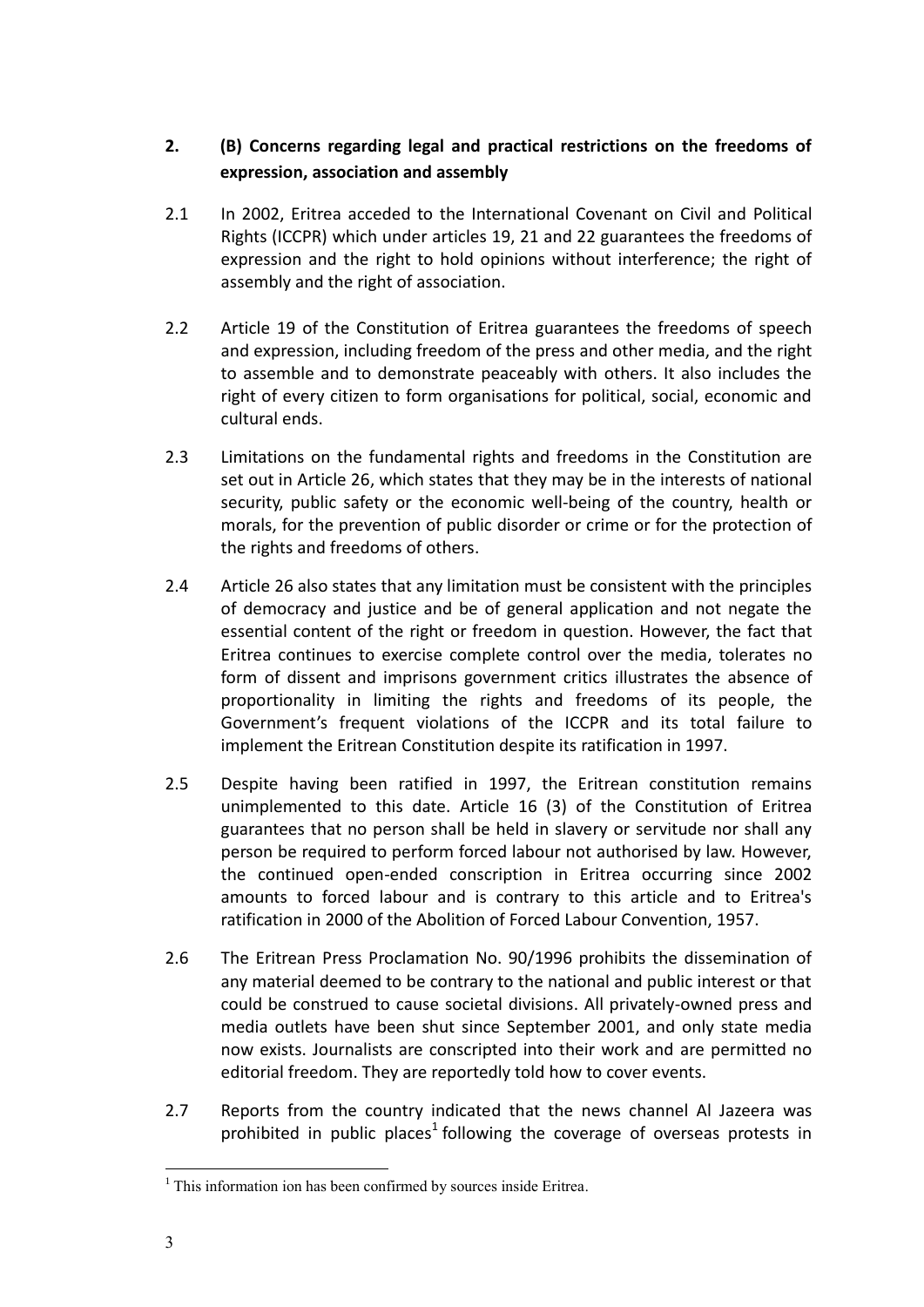support of a mutiny at the Eritrean Ministry of Information in January 2013. Radio Erena (Our Eritrea), a Paris-based radio station that broadcasts to Eritrea and the Diasporas, had its signal jammed from August to September 2012 by a transmission from within Eritrea following a complaint by the Eritrean government over its coverage. Only Voice of America continues to be allowed to cover the country, although no foreign press correspondents have been permitted entry since 2010.

- 2.8 Government informants are reported to frequent the few available internet cafes, especially during periods of unrest in nearby countries or when international media has reported news about the country. In recent years, some Internet cafes were closed on short notice, and their owners are said to have been detained.
- 2.9 The Proclamation Determining the Administration of Non-governmental Organizations No. 145/2005 has had a terminal impact on NGOs. The government continues to prohibit the formation and existence of independent civil society organisations except those with official sponsorship. It does not allow the formation of political parties except the ruling People's Front for Democracy and Justice.
- 2.10 The Labour Proclamation No. 118/2001 requires groups of 20 persons or more wanting to form a union to seek prior approval from the Ministry of Labour and Human Welfare. However, they are not allowed within the civil service, military, police and other organisations providing essential services. All unions are reported to be government-run with their activities closely monitored.
- 2.11 All these actions combine to create an environment for civil society in Eritrea that is so repressive that people with opinions critical of, or in opposition to, the government frequently attempt to flee the country.

#### **3. (C) Concerns involving harassment, threats and attacks against civil society activists and human rights defenders**

Article 12 of the UN Declaration on Human Rights Defenders mandates all UN member states, including Eritrea, to take all necessary measures to ensure protection of human rights defenders.

However a lack of discernible improvement in the treatment of civil society since Eritrea's 2009 Universal Periodic Review demonstrate that this has still not equated to substantive practice, particularly when it is state agents that are the most frequent perpetrators of political violence and intimidation affecting civil society activists and human rights defenders.

#### **(Targeting of government critics, human rights organisations and human rights defenders)**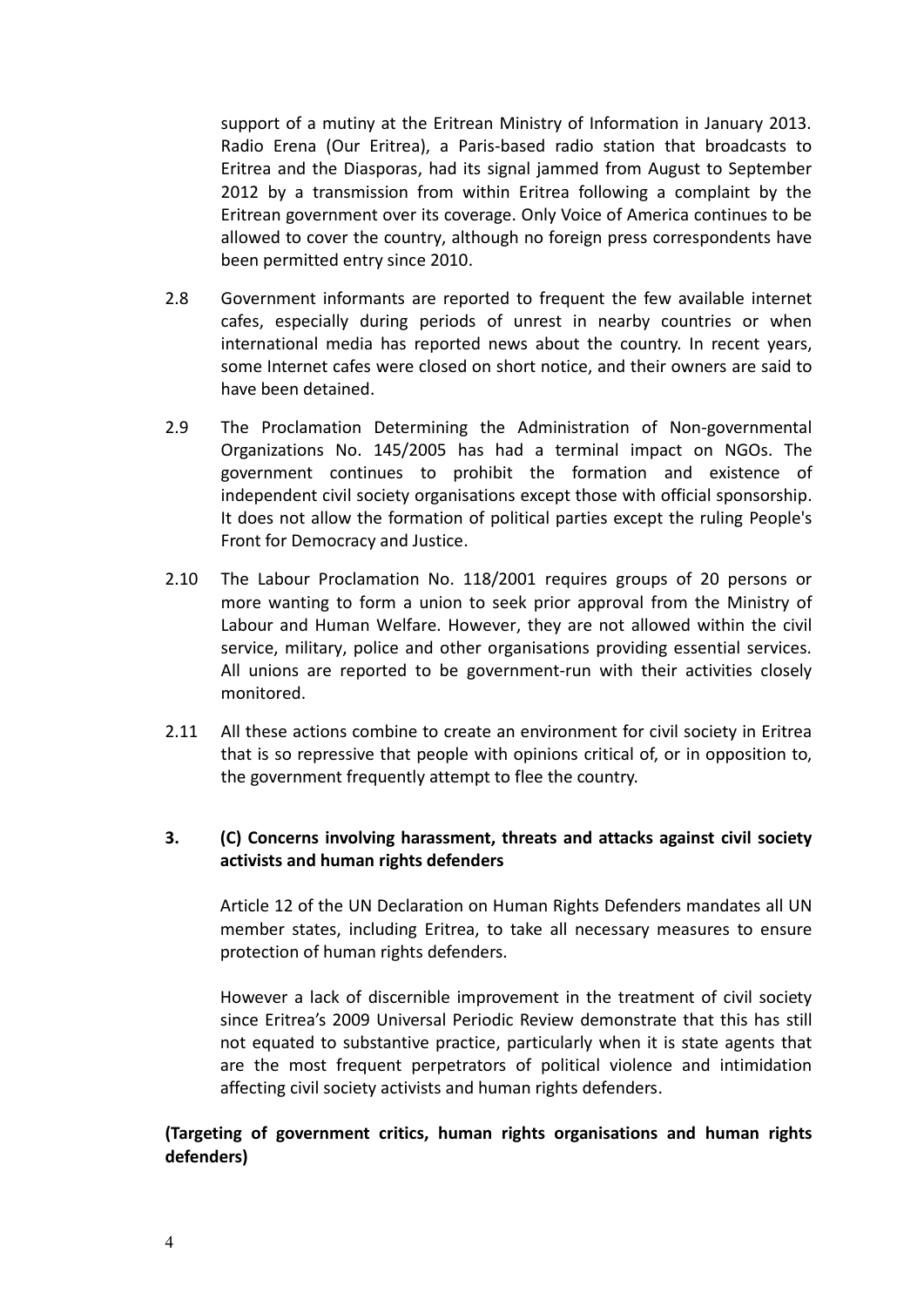- 3.1 Gatherings of more than 7 people without prior approval, save for weddings, funerals and religious holidays, continue to be banned reportedly with the absence of any legal basis, along with the prohibition of independent civil society organizations from fuctioning in Eritrea. At the end of 2011, the government expelled nearly all remaining foreign non-governmental aid groups.
- 3.2 The practice of arbitrarily arresting and detaining without charge any actual or suspected opponent or critic of the government, which began after Eritrea's independence, continues, and it explains the lack of independent human rights monitoring and the shortage of information on abuses coming out of Eritrea. Suspected government critics or activists are brutally repressed, and as such, the Eritrean people exist in a climate of fear, with reports that the families of those who speak out are also targeted by the state.
- 3.3 On 21 January 2013, a group of 200 soldiers occupied the Ministry of Information in Asmara and broadcast a statement calling for the release of all political prisoners and the implementation of the 1997 Constitution. Following the removal of the soldiers, a large number of arrests were made, with reports stating that at least 187 people were detained.
- 3.4 The group of 11 politicians that were part of a group known as the G15, and imprisoned in May 2001 for calling for democratic dialogue and the application of the rule of law, remain in prison. They have never been charged with a crime or brought to trial. Although the government has continued to refuse to disclose information about their whereabouts and/or their conditions or even informing their families, it is rumoredrumoured that some of these prisoners may have already died in prison.
- 3.5 No official information about the more than 150 teachers of Islamic schools arrested by the authorities in 1995 has been released, while there are reports that they been summarily executed. Those who have been detained for similar reasons before and after 1995 also remain in detention.
- 3.6. As of the date of this report, minority churches of various denominations prohibited since May 2002 remain banned. Their members continue to be routinely arrested and detained without charge for long periods and under extremely harsh conditions and thousands of people arrested on suspicion of evasion or while attempting to flee the open-ended conscription are detained for long periods and are reportedly tortured.
- 3.7 Hundreds of other people are reportedly held in arbitrary detention in Eritrea, arrested because they criticised the President or government policies or for having attempted to flee the country to escape from the open-ended conscription.

#### (**Targeting of trade union leaders and members)**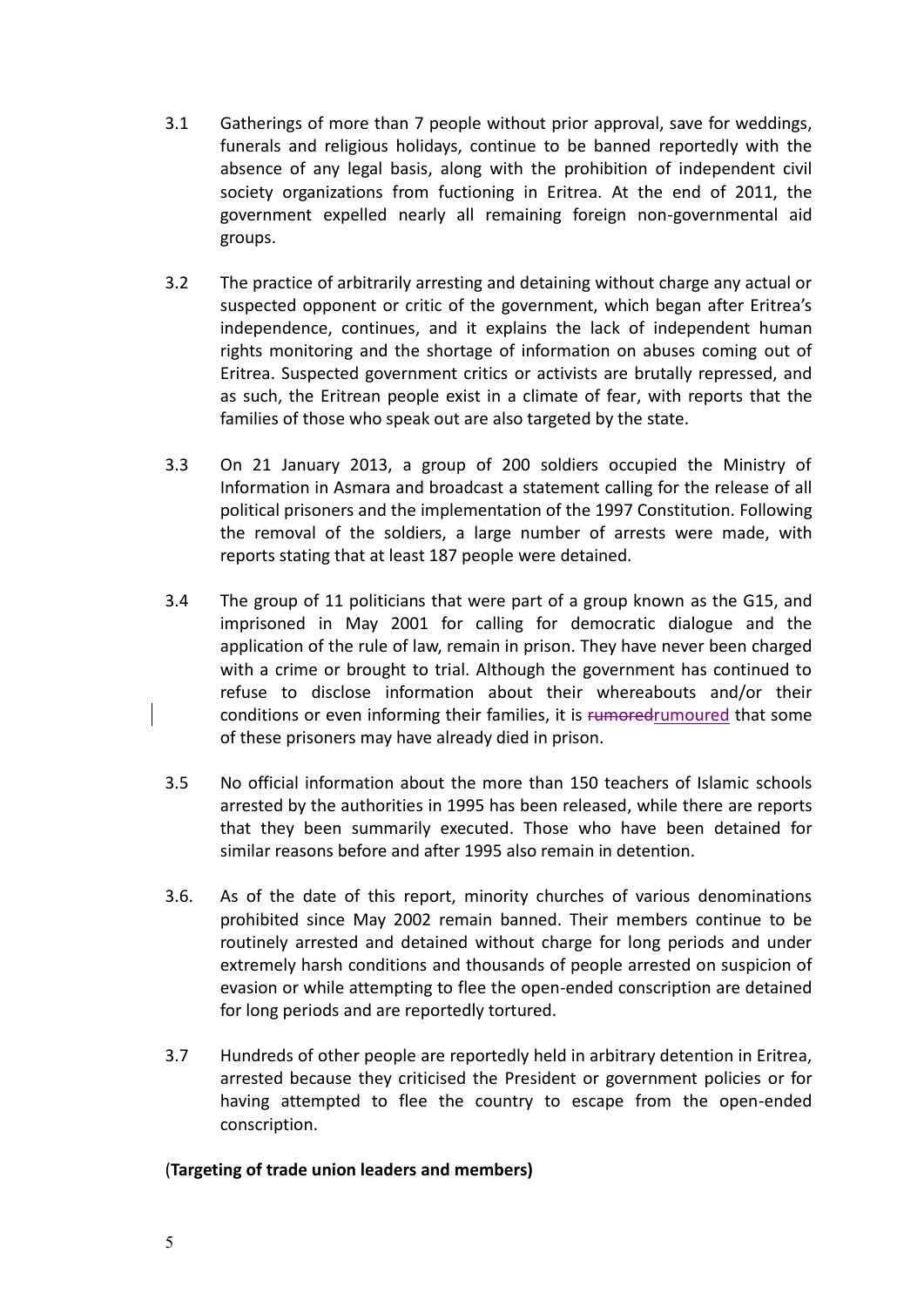- 3.8 Although there are labour laws in place, the government respects neither the right to freedom of association nor the right of collective bargaining. There have been no recent reports of the formation of labour unions and the leaders of any authorised unions in existence are usually government employees.
- 3.9 The flagrant disregard for Eritrea's labour laws can be clearly seen in the use of forced labour in Eritrea. The Vancouver-based mining company Nevsun is reported to have acquiesced to the use of national service conscripts, kept in terrible living conditions, by state owned contractor Segen on its Bisha mining project since operations began in 2008. Nevsun has alluded to feeling powerless to stop the state contractors from using forced labour.
- 3.10 National service recruits in Eritrea are in fact used as forced labour on a wide range of government projects, including development projects and on the ruling party's commercial and agricultural enterprises. It should also be noted that military service is often indefinite in Eritrea for all conscripts.
- 3.11 There is currently no recourse in Eritrea for workers, forced or voluntary, experiencing abuse.

#### **(Attacks on Lesbian Gay Bisexual and Transgender Intersex (LGBTI) Activists)**

- 3.12 Consensual same-sex conduct is criminalised under the Eritrean Transitional Penal Code and punishable by prison terms ranging from 10 days to three years. It is noted that the Eritrean Government rejected a recommendation by the Working Group on the Universal Periodic Review in 2010 to legalise same sex activity. No LGBTI organisations publically exist in Eritrea and it is reported that the authorities have carried out periodic round-ups of LGBTI people.
- **4. (D) Concerns involving harassment, threats and attacks against journalists**
- 4.1 Eritrea continues to be the most censored country in the world. Journalists suspected of sending information outside the country are arbitrarily detained without charge or trial. At the end of 2012 approximately 30 journalists were estimated to be in prison.
	- 4.2 In August 2012 authorities reportedly arrested and detained without charge journalist Ahmed Shek Umer, chief of Arabic programming on Eri-TV. On 29 December 2012, they announced he had been released. Authorities also released Said Abdulhai, the former head of the Ministry of Information's press department and the person responsible for the state newspaper, who had been detained since 2010. Yirgalem Fisseha Mebrahtu, one of at least 12 staff from Radio Bana, an Education Ministry-sponsored station in Asmara,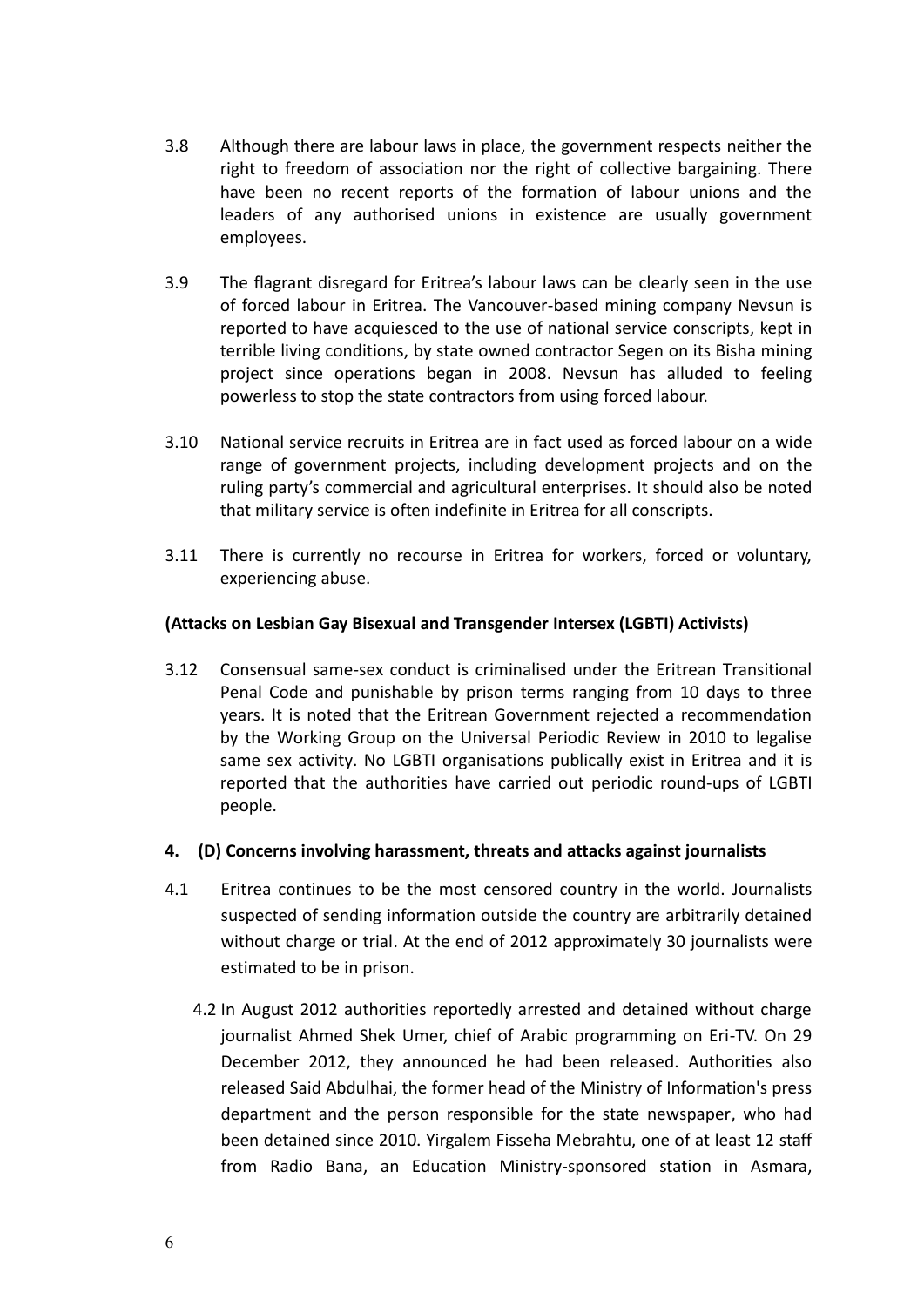detained since 2009 as part of a crackdown on staff members, reportedly was hospitalized in April 2012. In February and March 2011, four journalists, Nebiel Edris, Ahmed Usman, Mohamed Osman, and Tesfalidet Mebrahtu, working for the government-controlled radio Dimtsi Hafash, were arrested. They are reportedly still being held in *incommunicado* detention.

- 4.3 In 2001, at least 10 leading journalists from the private press were arrested along with numerous state media journalists. The detainees continue to be held without charge and in secret locations, although it was reported that Dawit Habtemichael, Mattewos Habteab and Sahle Tsegazab have died in detention in recent years, though this has not been confirmed by the state. The case of Dawit Isaac, a journalist with dual Swedish and Eritrean nationality and one of those detained without charge since 2001, was referred to the African Commission on Human and Peoples' Rights in February 2013. The Commission will now question the Government of Eritrea about its failure to comply with the African Charter on Human and People's Rights.
- 4.4 Eritrean journalists have also been targeted in Sudan by the Sudanese government for their writing on Eritrea. Abdalal Mahmoud Hiabu and Haroun Adam have been detained without charge since December 2012. Hamad was also previously detained for his writing on Eritrea less than a week after an official visit to Sudan by Eritrean President Isaias Afewerki in October 2011.

#### **5. (E) Recommendations to the Government of Eritrea**

5.1 CIVICUS and CDRiE call on the Government of Eritrea to operate in accordance with the rights enshrined in the ICCPR and the UN Declaration on Human Rights Defenders. At a minimum, the following conditions should be ensured: freedom of association, freedom of expression, the right to operate free from unwarranted state interference, the right to communicate and cooperate, the right to seek and secure funding and the state's duty to protect. In light of this, the following specific recommendations are made.

#### 5.2 **Regarding legislative restrictions on the freedoms of expression, association and peaceful assembly, the Government of Eritrea should ensure:**

 The Eritrean Press Proclamation No. 90/1996, the Proclamation Determining the Administration of Non-governmental Organizations No. 145/2005 and the Labour Proclamation No. 118/2001 should be repealed.

 Efforts should commenceto put in place "enabling legislation" for civil society groups to operate in line with international human rights standards with due protections for the freedoms of expression, association and peaceful assembly. State monopoly over the media should be done away with through